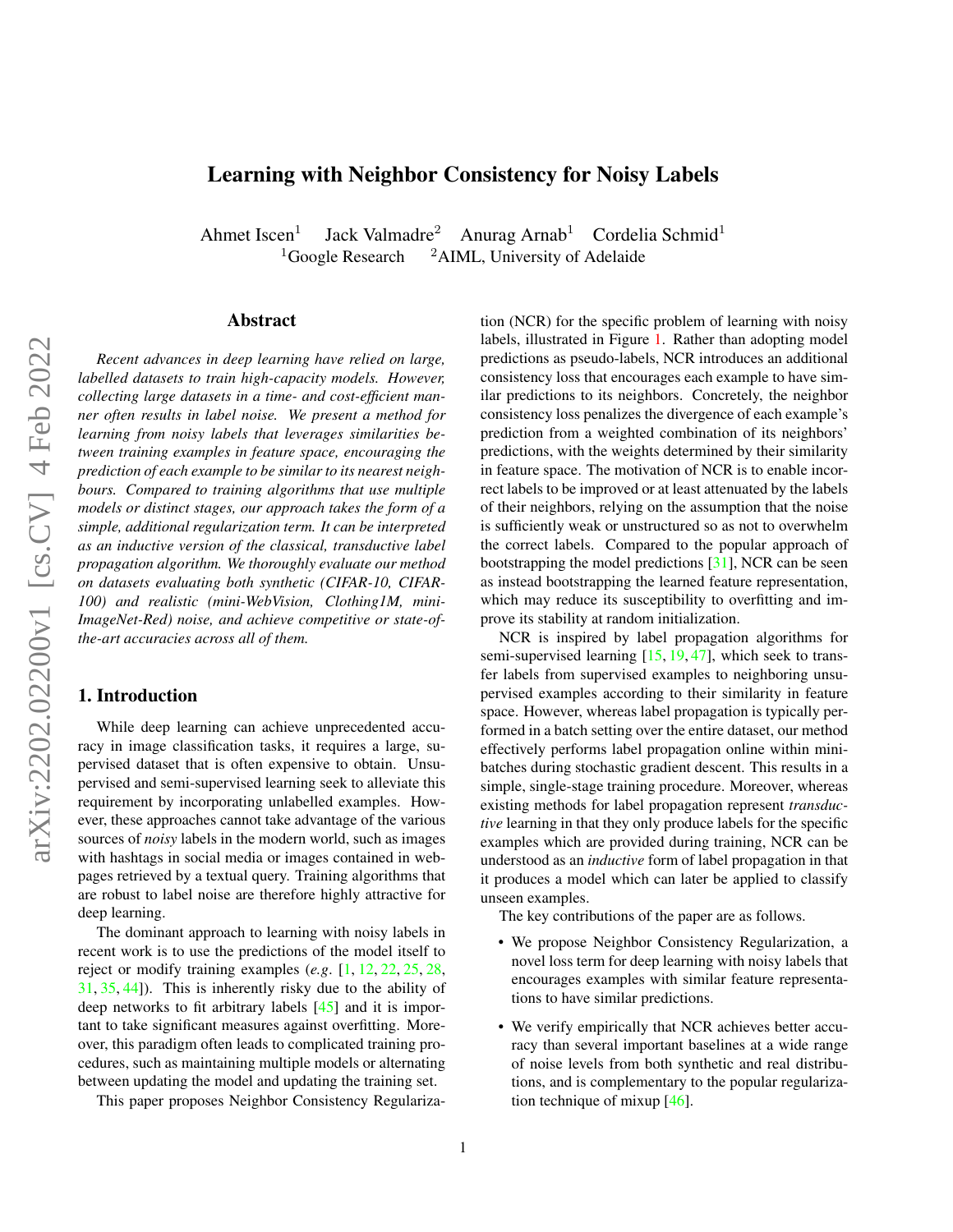<span id="page-1-0"></span>• We demonstrate that NCR achieves competitive or state-of-the-art accuracies on datasets evaluating both synthetic (CIFAR-10 and CIFAR-100) and realistic (mini-WebVision [\[22\]](#page-8-2), mini-ImageNet-Red [\[18\]](#page-8-8), Clothing1M [\[41\]](#page-9-5)) noise scenarios.

# 2. Related work

This section reviews related work with a focus on image classification using deep learning and draws comparisons to our proposed approach. Note that, while there is a significant body of work examining the problem of noisy labels under the assumption that a small, trusted set of clean examples is available, this paper considers the variant where this is not the case.

Regularization. Regularization has an integral role under label noise as it limits the ability of a high-capacity model to fit arbitrary labels. Indeed, regularization alone can provide considerable robustness to label noise and many algorithms couple an effective regularization strategy with an explicit noise-handling technique to further robustness. One particularly effective form of regularization is mixup augmentation [\[46\]](#page-9-4), which generates additional examples by linearly interpolating between pairs of examples in both the image and label space. It was originally demonstrated to provide robustness to synthetic label corruption on CIFAR-10.

Beyond the choice of regularization, there are numerous possible approaches to handle noisy labels. Early investigation into deep learning with label noise concentrated on either estimation of the label transition matrix  $[30, 33]$  $[30, 33]$  $[30, 33]$  or loss functions that are robust to outliers [\[10,](#page-8-10) [31,](#page-8-5) [43\]](#page-9-7). More recently, numerous methods have been proposed that reweight or re-label the examples that are believed to have incorrect labels. We briefly review this body of work in the following paragraphs.

Model predictions for noisy labels. Many methods have used the predictions of the model itself during training to either generate pseudo-labels or to identify incorrect examples (or both). For deep learning, this often leverages the phenomenon that correct labels tend to be fit earlier than incorrect ones [\[25\]](#page-8-3). Reed *et al*. [\[31\]](#page-8-5) first proposed the bootstrapping loss, in which a fixed linear combination of the annotated label and the current prediction are adopted as the regression target for each example. Our method can be considered a bootstrapping approach which uses the learned *similarity* rather than the actual predictions. Extensions of this work have included setting the proportion of annotated and predicted labels adaptively using the model confidence [\[1,](#page-8-0) [44\]](#page-9-1) and averaging model weights and predictions over time [\[25,](#page-8-3) [28\]](#page-8-4). Lukasik *et al*. [\[27\]](#page-8-11) showed that some robustness to noise could be obtained by label smoothing, which instead interpolates between the annotated label and a uniform distribution. To avoid overfitting, several works

have proposed to split the training set in half and train two models, with each used to assess the training examples of the other [\[12,](#page-8-1) [22\]](#page-8-2).

Identifying noisy examples using neighbors. Whereas our method, in effect, uses neighbors to modify the supervision of each example, several approaches have rather used neighbors with the aim of identifying and eliminating noisy examples. Both [\[39\]](#page-9-8) and [\[11\]](#page-8-12) proposed to identify and reweight examples with incorrect labels using the local density of examples with the same annotation. Wu *et al*. [\[40\]](#page-9-9) constructed a  $k$ -NN graph and kept only the examples which constituted the core of the largest connected component per class. Bahri *et al*. [\[2\]](#page-8-13) eliminated examples whose labels did not agree with the prediction of a  $k$ -NN classifier. Multi-Objective Interpolation Training (MOIT) [\[29\]](#page-8-14) identifies mislabelled examples by comparing the predictions of each example to the average prediction of its neighbors and then replaces the least reliable labels with the model's current predictions. MOIT+ incorporates an additional stage of semi-supervised learning, in which the labels believed to be noisy are discarded.

Label propagation. Variants of label propagation [\[47\]](#page-9-3) have been applied to various computer vision tasks, including retrieval [\[7,](#page-8-15) [17\]](#page-8-16), semi-supervised learning [\[15,](#page-8-6) [19\]](#page-8-7) and fewshot learning [\[8,](#page-8-17) [26,](#page-8-18) [32\]](#page-8-19). For semi-supervised learning in particular, [\[15\]](#page-8-6) used it to obtain labels for unsupervised examples based on their neighbors in feature space. While most methods perform label propagation over large graphs containing many examples in a batch fashion, [\[26\]](#page-8-18) and [\[32\]](#page-8-19) considered label propagation within stochastic gradient de-scent for episodic few-shot learning [\[37\]](#page-9-10). This is a metalearning approach which seeks a suitable feature representation with which to *later* perform label propagation during meta-testing. It is not directly applicable for learning with noisy labels and it does not scale to large sets of examples.

For learning with noisy labels, although neighbors have often been used to *identify* mislabelled examples (see above), few works have considered the use of neighbors to generate pseudo-labels. Iscen *et al*. [\[16\]](#page-8-20) used graph convolution to propagate labels from a small set of examples with trusted labels to a large set of examples with noisy labels. By comparison, our approach does not require a clean set and is inductive in nature. Perhaps the most similar method to our own is that of  $[44]$ , in which graph filtering is applied once to the global graph of all examples to refine the predictions of an initial model. In contrast, our consistency loss encourages similar examples to have similar labels throughout training and is much simpler to implement.

Consistency. The idea of constraining a network to produce consistent outputs as a way to leverage unlabelled data has appeared in several previous works. ICT [\[36\]](#page-9-11) and Mixmatch [\[3\]](#page-8-21) proposed variants of mixup for semi-supervised learning in which predictions replace the labels for unsu-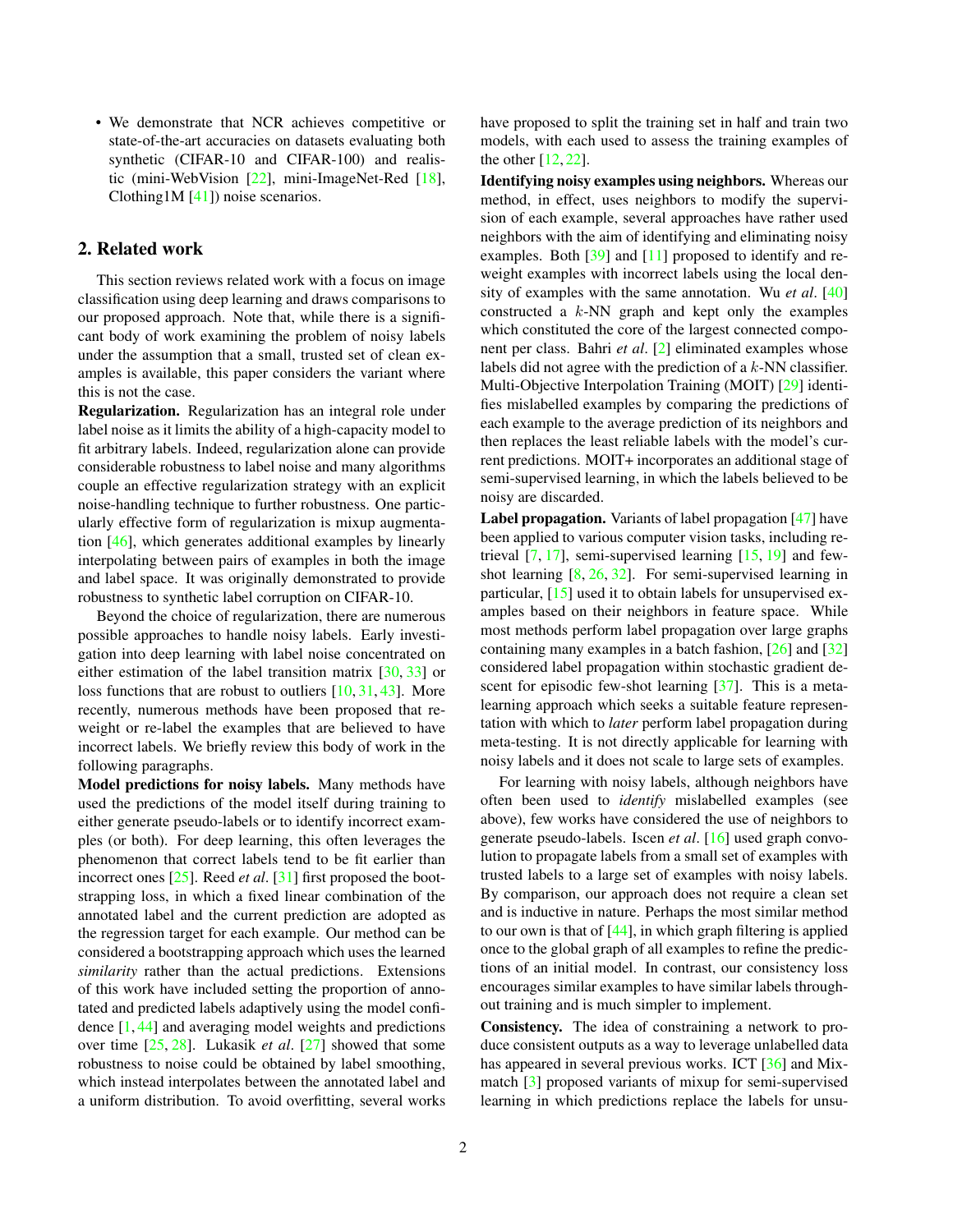<span id="page-2-2"></span><span id="page-2-0"></span>

Figure 1. To address the problem of noisy labels in the training set, we propose Neighbor Consisteny Regularization. This regularizer encourages examples with similar feature representations to have similar outputs, thus mitigating the impact of training examples with incorrect labels.

Data Augmentation for semi-supervised image classificapervised examples. Xie *et al*. [\[42\]](#page-9-12) introduced Unsupervised tion, where a model is encouraged to be robust to labelpreserving transformations even when labels are not available by minimizing the divergence between predictions for transformed and non-transformed images. Most relevant to our work, [\[9\]](#page-8-22) used prediction consistency with respect to image transformations for the express purpose of learning with noisy labels. While these forms of consistency are effective regularizers, neighbor consistency offers the ability to transfer supervision directly to mislabelled examples.

# 3. Preliminaries

We first define our notation and formulate the task of learning with noisy labels. We then describe label propagation, a graph-based semi-supervised learning method designed to work with closed datasets.

Problem formulation. We assume a dataset defined by  $X := \{x_1, \ldots, x_n\}$ . Each example, *e.g.* an image,  $x_i$ , has a corresponding true label  $\tilde{y}_i \in \mathcal{C}$ . In our task, some of the labels,  $y_i$ , are noisy:  $y_i \neq \tilde{y}_i$  and do not correctly reflect the visual content of the example  $x_i$ . During training, we do not know whether  $y_i$  is noisy  $(y_i \neq \tilde{y}_i)$  or clean  $(y_i = \tilde{y}_i)$ . Our goal is to learn a model with the highest accuracy on the true labels,  $\tilde{y}$ , although an unknown number of labels in our training set are noisy.

We learn a convolutional neural network for classification. The network, denoted by  $f_{\theta,W} : \mathcal{X} \to \mathbb{R}^c$ , takes a dataset example  $x_i$  as the input and outputs *logits* for softmax classification. Its two learnable variables  $\theta$  and W correspond to the feature extractor and classifier, respectively. The feature extractor maps an image  $x_i$  to a d-dimensional

vector  $\mathbf{v}_i := g_\theta(x_i) \in \mathbb{R}^d$ . The classifier maps the ddimensional vector to class scores  $\mathbf{z}_i := h_W(\mathbf{v}_i) \in \mathbb{R}^c$ . Typically, the network parameters are learned by minimizing a loss function for supervised classification:

<span id="page-2-1"></span>
$$
L_{\mathbf{S}}(X, Y; \theta, W) := \frac{1}{m} \sum_{i=1}^{m} \ell \left( \sigma(\mathbf{z}_i), y_i \right), \tag{1}
$$

where  $X$  and  $Y$  correspond to the set of examples in the mini-batch,  $m = |X| = |Y|$  denotes the size of the minibatch,  $\sigma$  is the softmax function and  $\ell(\mathbf{q}, \mathbf{p})$  is the crossentropy loss function for predictions q. When the target distribution **p** is a single label  $y \in C$ , we adopt the shorthand  $\ell(\mathbf{q}, y) = \ell(\mathbf{q}, \delta_y)$  for cross-entropy with a one-hot vector  $\delta_y$ .

Label propagation is a graph-based technique used in semi-supervised learning [\[47\]](#page-9-3). We assume that we are given labeled and unlabeled examples in a dataset, and that the dataset is also defined by a graph which is either given or created from the k-NN of each example [\[7\]](#page-8-15). This method spreads the label information of each node to the other nodes based on the connectivity in the graph. This process is repeated until a global equilibrium state is achieved. Finally, unlabeled examples are assigned to the class from which they have received the most information. Formally, for a graph of dataset  $X$ , represented by an affinity matrix W, where  $W_{ij} =$  similarity $(x_i, x_j)$ , Zhou *et al.* [\[47\]](#page-9-3) show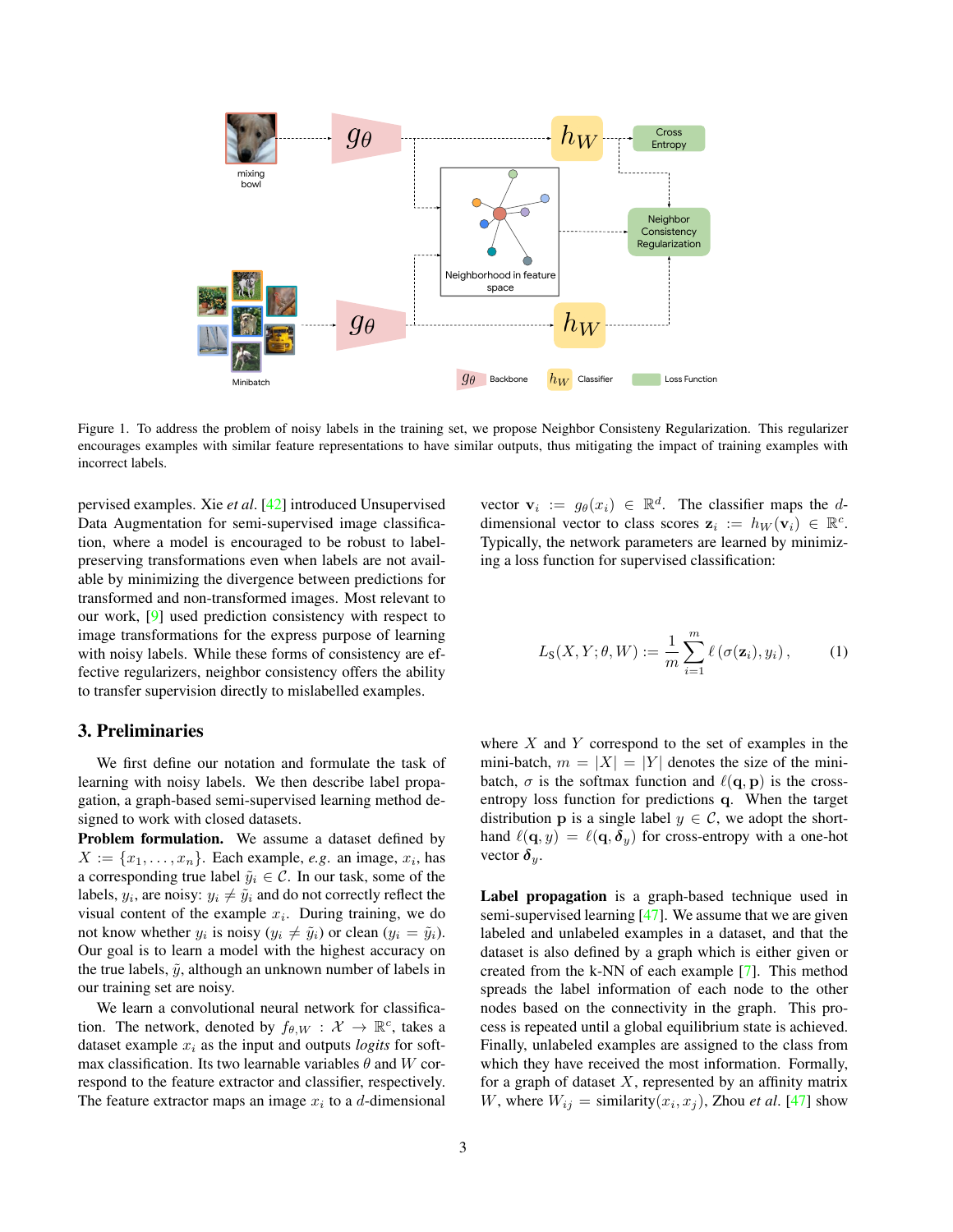<span id="page-3-4"></span>that label propagation can be computed by minimizing

$$
Q(P) = \frac{1}{2}\mu \sum_{i=1}^{n} ||P_i - Y_i||^2
$$
  
+ 
$$
\frac{1}{2} \sum_{i,j=1}^{n} W_{ij} \left\| \frac{1}{\sqrt{D_{ii}}} P_i - \frac{1}{\sqrt{D_{jj}}} P_j \right\|^2 , \quad (2)
$$

where  $D$  is the degree matrix (a diagonal matrix with entries  $D_{ii} = \sum_j W_{ij}$ ,  $P \in \mathbb{R}^{n \times c}$  is the matrix of classification predictions,  $Y \in \mathbb{R}^{n \times c}$  is the matrix of one-hot labels for all examples and  $\mu$  is a regularization parameter. This objective function comprises two terms: a *fitting constraint*, which encourages the classification of each point to their assigned label, and a *smoothing* term, which encourages the outputs of nearby points in the graph to be similar.

One of the main limitations of label propagation is its *transductive* property. In transductive learning, the goal is to classify *seen* unlabeled examples. This is different to *inductive* learning, which learns a generic classifier to classify any unseen data. To apply label propagation on new test examples, a new graph W needs to be constructed each time a test example is seen. This makes it inefficient in practice.

Another requirement for label propagation is that the feature space needs to be fixed to compute the affinity matrix W. This requires the feature extractor to be learned before-hand, potentially from the noisy data. Existing work [\[15\]](#page-8-6) has tried to overcome this issue by alternating between optimizing the feature space, and performing label propagation. However, this does not directly enforce smoothness, as the optimization of two components are done separately.

Our goal is to overcome the limitations of label propagation by 1) adapting it to an inductive setting 2) applying the smoothness constraint directly during optimization. In Section [4,](#page-3-0) we propose a simple and efficient approach which generalizes label propagation by enforcing smoothness in the form of a regularizer. As a result, we avoid constructing an explicit graph to propagate the information, and inference can be performed on any unseen test example.

# <span id="page-3-0"></span>4. Method

We now present our method *Neighbor Consistency Regularization* and compare it to classical label propagation. We then highlight its relationship to similar, online techniques.

## 4.1. Neighbor Consistency Regularization

When learning with noisy labels, the network is prone to overfit, or *memorize*, the mapping from  $x_i$  to a noisy label  $y_i$  for the training data [\[25\]](#page-8-3). This behavior typically results in a non-optimal classification performance in a clean evaluation set, as the network does not generalize well.

To overcome this issue, we propose *Neighbor Consistency Regularization* (NCR). Our main assumption is that the over-fitting occurs less dramatically before the classifier  $h_W$ . This is supported by MOIT [\[29\]](#page-8-14), which shows that feature representations are robust enough to discriminate between noisy and clean examples when training a network. With that assumption, we can design a smoothness constraint similar to label propagation [\(2\)](#page-3-1) when training the network. The overview of our method is shown in Figure [1.](#page-2-0)

<span id="page-3-1"></span>Let us define the *similarity* between two examples by the cosine similarity of their feature representations, *i.e*.  $s_{i,j} = \cos(\mathbf{v}_i, \mathbf{v}_j) = \mathbf{v}_i^T \mathbf{v}_j / (\|\mathbf{v}_i\| \|\mathbf{v}_j\|)$ . Note that the feature representations contain non-negative values when obtained after a ReLU non-linearity, and therefore the cosine similarity is bounded in the interval  $[0, 1]$ . Our goal is to enforce *neighbor consistency regularization* by leveraging the structure of the feature space produced by  $g_{\theta}$  to enhance the classifier  $h_W$ . More specifically,  $h_W(\mathbf{v}_i)$  and  $h_W(\mathbf{v}_i)$ should behave similarly if  $s_{i,j}$  is high, regardless of their labels  $y_i$  and  $y_j$ . This would prevent the network from overfitting to an incorrect mapping between an example  $x_i$  and a label  $y_i$ , if either (or both)  $y_i$  and  $y_j$  are noisy.

To enforce NCR, we design an objective function which minimizes the distance between logits  $z_i$  and  $z_j$ , if the corresponding feature representations  $v_i$  and  $v_j$  are similar:

<span id="page-3-2"></span>
$$
L_{NCR}(X, Y; \theta, W) :=
$$
  
\n
$$
\frac{1}{m} \sum_{i=1}^{m} D_{KL} \left( \sigma(\mathbf{z}_i/T) \parallel \sum_{j \in NN_k(\mathbf{v}_i)} \frac{s_{i,j}}{\sum_{k} s_{i,k}} \cdot \sigma(\mathbf{z}_j/T) \right),
$$
\n(3)

where  $D_{\text{KL}}$  is the KL-divergence loss to measure the difference between two distributions,  $T$  is the temperature and  $NN_k(\mathbf{v}_i)$  denotes the set of k nearest neighbors of i in the feature space. We set  $T = 2$  throughout our experiments. We normalize the similarity values so that the second term of the KL-divergence loss remains a probability distribution. We set the self-similarity  $s_{i,i} = 0$  so that it does not dominate the normalized similarity. Gradients will be backpropagated to all inputs.

The objective [\(3\)](#page-3-2) ensures that the output of  $x_i$  will be consistent with the output of its neighbors regardless of its potentially noisy label  $y_i$ . We combine it with the supervised classification loss function [\(1\)](#page-2-1) to obtain the final objective to minimized during the training:

<span id="page-3-3"></span>
$$
L(X, Y; \theta, W) := (1 - \alpha) \cdot L_{S}(X, Y; \theta, W)
$$
  
+  $\alpha \cdot L_{NCR}(X, Y; \theta, W),$  (4)

where the hyper-parameter  $\alpha \in [0,1]$  controls the impact of the each loss term. Similar to label propagation, the final loss objective [\(4\)](#page-3-3) has two terms. The first term is the classification loss term  $L<sub>S</sub>$ . This is analogous to the fitting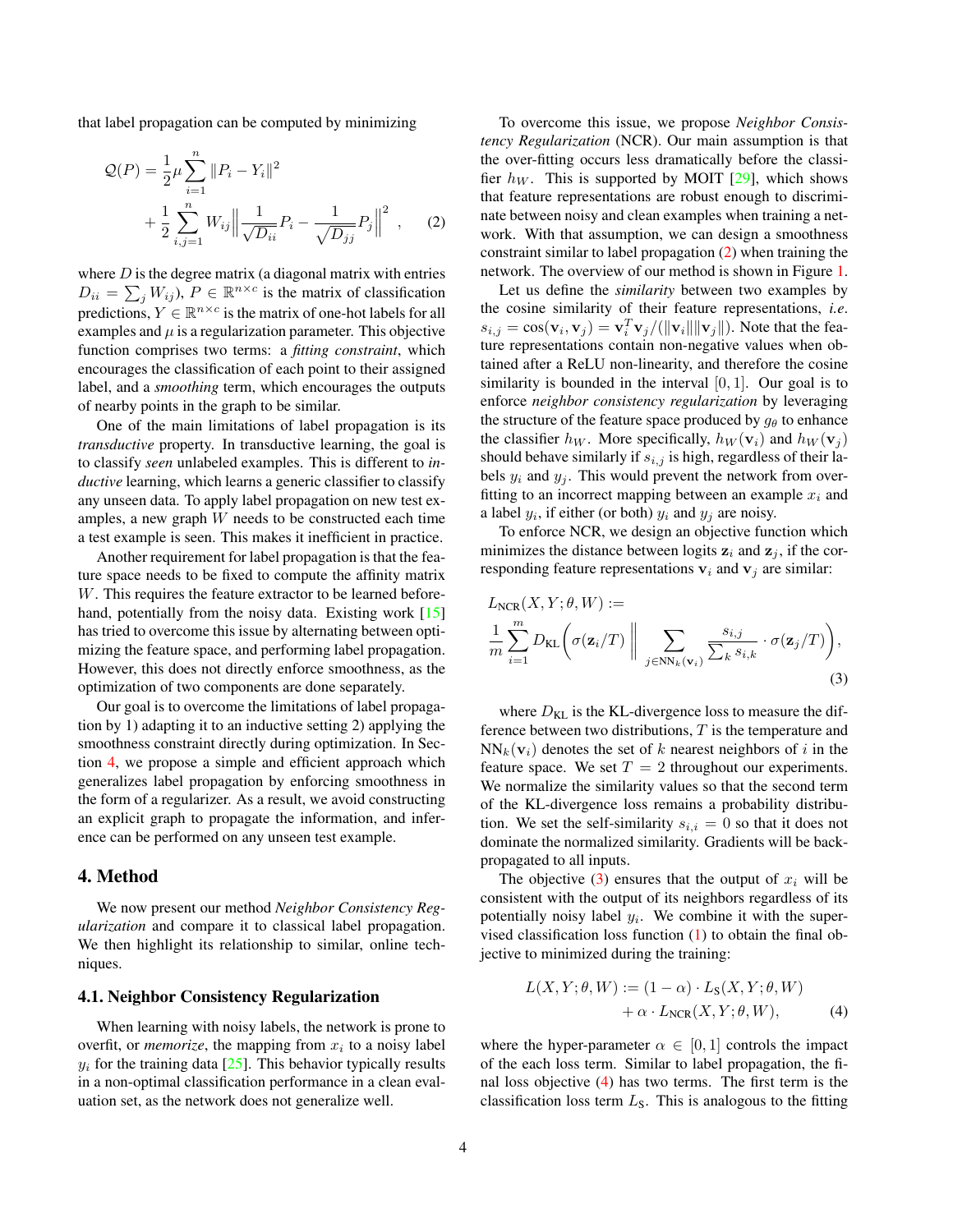<span id="page-4-1"></span>constraint in [\(2\)](#page-3-1). The second term is the NCR loss  $L_{NCR}$ , which is also similar to the *smoothness* constraint in [\(2\)](#page-3-1). We find that it sometimes helps to train the network with  $\alpha = 0$  for several epochs (denoted by e in our experiments) before enabling the NCR term.

However, the main difference between label propagation and our method is that label propagation applies smoothness based on the graph edges  $W_{ij}$  computed over the entire dataset. On the other hand, our method is online, and does not require a global graph  $W$ . We enforce the NCR through the local neighborhood as the feature space is being learned. As a result, our method does not require a learned feature representation with noisy examples. It enriches the learned feature representation by reducing the negative impact of noisy examples.

Compared to standard training, NCR incurs an additional computational cost of order  $O(m^2(d+c))$  where m is the batch size,  $d$  is the feature dimension and  $c$  is the number of classes. This arises in the computation of the similarity values and weighted predictions in [\(3\)](#page-3-2). However, this operation is relatively fast to compute for moderate values of m because it is a dense matrix multiplication, for which modern GPUs are optimized.

### <span id="page-4-0"></span>4.2. Relation to other methods

Bootstrapping introduces an additional loss that adopts the model's own predictions as labels [\[31\]](#page-8-5). Its motivation is to discourage the model from overfitting to examples which are difficult to fit. The overall loss combines the supervised loss and the bootstrap loss in fixed proportion:

$$
L_{\mathbf{B}}(X, Y; \theta, W) := \frac{1}{m} \sum_{i=1}^{m} (1 - \alpha) \cdot \ell(\sigma(\mathbf{z}_i), y_i)
$$

$$
+ \alpha \cdot \ell(\sigma(\mathbf{z}_i), \sigma_{\mathbf{B}}(\mathbf{z}_i)), \tag{5}
$$

where  $\sigma_B$  is the bootstrap activation function, which may be argmax or softmax (with optional temperature). NCR can be understood as bootstrapping from the neighborhood structure induced by the representation rather than from the model's predictions. This eliminates the dependency on the classifier parameters  $W$ , which may be particularly advantageous as it has been shown that linear models can fit random labels given a sufficiently high-dimensional representation [\[25\]](#page-8-3).

**Label smoothing** is a regularization method  $\left[34\right]$  that mixes the ground truth labels with a uniform distribution. It has been shown capable of denoising corrupted labels [\[27\]](#page-8-11). Under label smoothing, the supervised classification loss function becomes:

$$
L_{LS}(X, Y; \theta, W) := \frac{1}{m} \sum_{i=1}^{m} (1 - \alpha) \cdot \ell (\sigma(\mathbf{z}_i), y_i)
$$

$$
+ \alpha \cdot \ell (\sigma(\mathbf{z}_i), \frac{1}{C} \mathbf{1}).
$$
(6)

Note that the linear combination of losses is equivalent to a linear combination of labels due to the linearity of  $\ell(\mathbf{q}, \mathbf{p}) =$  $-p<sup>T</sup>$  log q with respect to p. Our method can be considered a modified version of label smoothing where the uniform distribution is replaced with a distribution defined by the neighboring examples. It would collapse to label smoothing if the neighbors were random or if a high temperature  $T$ were used.

Mixup [\[46\]](#page-9-4) bears some resemblance to our method in that it takes a convex combination of labels. However, mixup uses this combination as the regression target for a novel example obtained as the convex combination of the inputs, whereas NCR uses it as the target for an existing example.

## 5. Experiments

## 5.1. Experimental setup

We first perform ablation studies on datasets with synthetic noise, where the noise level can be varied, before considering datasets with organic noise, where the noise level is fixed and unknown. For experiments with synthetic noise, we use the standard variants of CIFAR-10 and -100 [\[20\]](#page-8-23) as well as mini-ImageNet with "Blue" and "Red" noise [\[18\]](#page-8-8). The CIFAR and mini-ImageNet-Blue datasets are contaminated with uniform label noise, whereas mini-ImageNet-Red is constructed by replacing some examples in each class with false positives from an image search engine, representing more realistic noise. For experiments with organic noise, we use mini-WebVision [\[22\]](#page-8-2) and Clothing1M [\[41\]](#page-9-5). All datasets include a clean validation and/or final evaluation set. For reproducibility, we will release code and checkpoints upon acceptance. Exhaustive implementation details and hyperparameters are also included in the supplementary.

## 5.2. Ablation study

We first study the effect of the key hyperparameters of NCR at different noise levels using the CIFAR-10 validation set. Specifically, we investigate the impact of  $\alpha$ , which controls the strength of the NCR term in [\(4\)](#page-3-3), the number of neighbors  $k$  and the number of initialization epochs  $e$ . We first set the number of neighbors  $k = m$  (the batch size) and the number of initialization epochs to zero while varying  $\alpha$ . Subsequently, we select the optimal  $\alpha$  for each noise level and vary  $k$ . Finally, we adopt the optimal  $k$  and vary  $e$ .

Figure [2](#page-5-0) shows the validation accuracy for different noise ratios. The performance remains relatively stable over different hyperparameters for 0% and 20% noise ratios. It is optimal to set  $\alpha$  to be high (0.9) for any non-zero noise ratio, indicating that the greater influence of NCR benefits these settings. Similarly, smaller  $k$  (*e.g.*  $k = 10$ ) leads to higher accuracy when the noise ratio is above 0\%. We also observe that  $e = 0$  performs better for higher noise ratios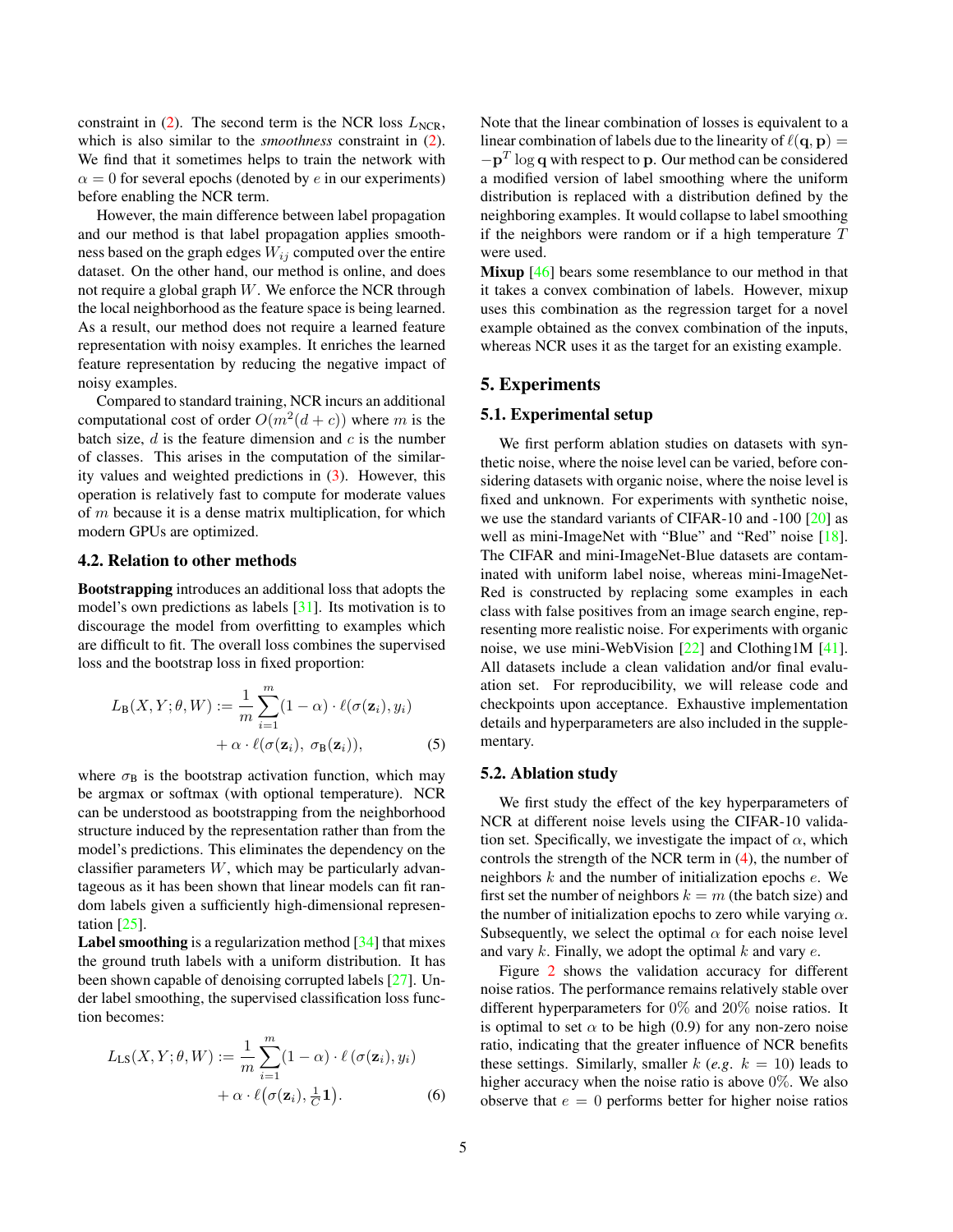<span id="page-5-0"></span>

Figure 2. Ablation study. Impact of hyperparameters  $\alpha$ , k and e are evaluated on the CIFAR-10 validation set. The ResNet-18 architecture is used.

(*i.e*. 40% and 80%). This shows that the NCR needs to be enabled early in training to prevent the network from memorizing the noisy labels when the noise ratio is high.

#### 5.3. Baseline comparison

We now compare NCR against the baselines defined in Section [4.2.](#page-4-0) The results are reported on the official validation set of mini-ImageNet-{Red, Blue} datasets. We run each experiment five times and report the mean accuracy at the completion of training. We do not report the peak validation accuracy attained during training as the conclusions may be less likely to generalize to an unseen test set.

Table [1](#page-6-0) shows the final accuracy for each method on the mini-ImageNet-{Red, Blue} datasets across different noise splits. When compared with the *standard* baseline, our method significantly improves the performance, up to 17.5% across all noise ratios. Furthermore, we show that our method is compatible with some of the existing baselines. Combining mixup with our method leads to further improvements in almost all scenarios. We observe that NCR improves the accuracy of the method even at 0% noise. This suggests that it has a general regularization effect. However, the improvement in accuracy is much more pronounced in the training sets which contain label noise.

Figure [3](#page-6-1) presents further evidence that NCR inhibits memorization of noisy labels. After the training is complete, we perform one last forward-pass and obtain the confidence  $p$  that the model assigns to the annotated label for each training example. The top row shows that the baseline model overfits to the noisy labels, resulting in  $p = 1$ for both clean and noisy images. On the other hand, NCR avoids overfitting and assigns low confidence  $p = 0$  to most of the noisy training labels. Some of the noisy examples are still classified as their assigned label on mini-Imagenet-Red. This is likely due to the dataset containing realistic and correlated noise: the mislabelled class and the true class often have visual patterns in common.

For the synthetic noise (mini-Imagenet-Blue), NCR separates the clean and noisy examples up to 40% noise ratio. However, the model underfits with 80% synthetic noise, resulting in p being close to 0 for both clean and noisy examples. This results in a small relative improvement for NCR in terms of test accuracy, see mini-ImageNet-Blue with 80% noise in Table [1.](#page-6-0)

Table [1](#page-6-0) also includes an *oracle* that is obtained by excluding the mislabelled examples from the training set, reducing its size by 20%, 40% or 80% accordingly. Under *realistic* noise (mini-ImageNet-Red), the results show that NCR outperforms the oracle across all noise ratios when using mixup. While this may be surprising, it can be explained by the observation that the noisy examples for each class are often visually similar to the clean examples, and thus still contain some useful information. However, the performance of NCR is significantly less than the oracle under synthetic noise (mini-ImageNet-Blue), where the noisy examples are often entirely dissimilar to the clean examples.

#### 5.4. Effect on feature embeddings

Using the datasets with known noise, we can compare the feature similarity of training examples that are correctly or incorrectly labelled as belonging to the same or different classes. In the ideal case, the distributions of within-class and between-class similarities for clean examples would have zero overlap, and would be identical to the true withinclass and between-class similarities for mislabelled examples. Figure [4](#page-7-0) presents the similarity distributions for mini-ImageNet-Blue and -Red. (Note that, for mini-ImageNet-Red, the set of clean examples is known but the true class of the mislabelled examples is not known, so we cannot obtain the true within-class similarity for mislabelled examples.) We compare the distributions for a baseline model and a model trained with NCR. While the distributions for the baseline model overlap, they are not identical, showing that the feature similarities contain some signal for NCR to take advantage of. Training with NCR is shown to achieve greater separation of the classes in feature space, which must be due to the backpropagation of gradients through the feature similarities in [\(3\)](#page-3-2).

### 5.5. State-of-the-art comparison

In addition to Table [1,](#page-6-0) which compares to prior art on mini-ImageNet-Red, we compare NCR against the state-ofthe-art on mini-WebVision and Clothing1M (which evaluate realistic noise) in Table [2.](#page-7-1) Finally, we also compare to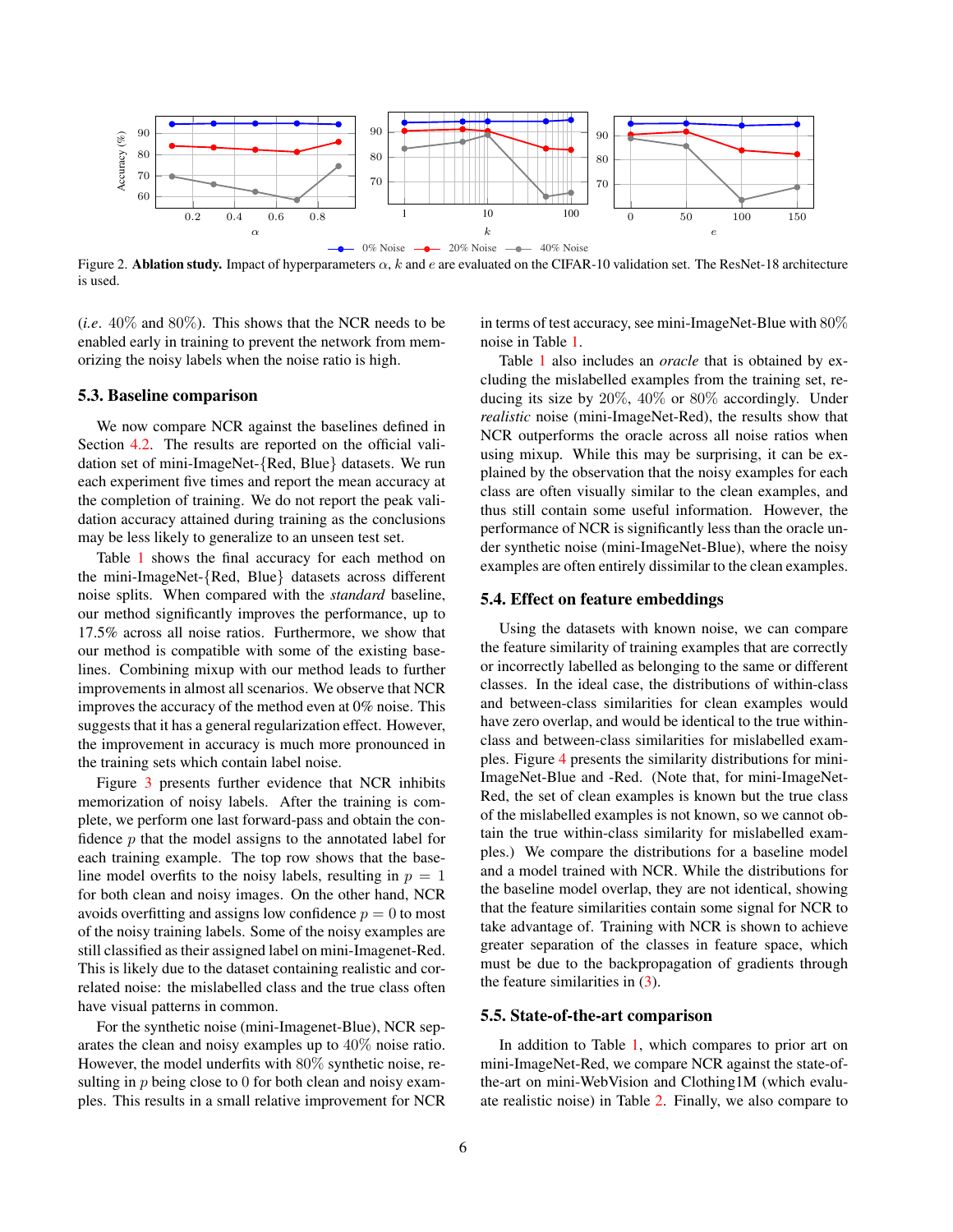<span id="page-6-2"></span><span id="page-6-0"></span>Table 1. Baseline and oracle comparison. Classification accuracy is reported on the mini-ImageNet-{Blue, Red} datasets with the ResNet-18 architecture for each individual noise ratio (0%, 20%, 40%, 80%). We present the mean accuracy and standard deviation from five trials. The oracle model is trained on only the known, clean examples in the training set using a cross-entropy loss.

| mini-ImageNet-Blue          |       |                                              |                                                             |               | mini-ImageNet-Red |                                        |                                                             |              |
|-----------------------------|-------|----------------------------------------------|-------------------------------------------------------------|---------------|-------------------|----------------------------------------|-------------------------------------------------------------|--------------|
| Method                      | $0\%$ | $20\%$                                       | $40\%$                                                      | 80%           | $0\%$             | $20\%$                                 | 40%                                                         | 80%          |
| <b>BASELINES</b>            |       |                                              |                                                             |               |                   |                                        |                                                             |              |
| Standard                    |       |                                              | $65.8 + 0.4$ $49.5 + 0.4$ $36.6 + 0.5$ $13.1 + 1.0$         |               |                   | $63.5 + 0.5$ $55.3 + 0.9$ $49.5 + 0.7$ |                                                             | $36.4 + 0.4$ |
| Mixup                       |       |                                              | $67.4 + 0.4$ $60.1 + 0.2$ $51.6 + 0.8$                      | $21.0 + 0.5$  |                   |                                        | $65.5 + 0.5$ $61.6 + 0.5$ $57.2 + 0.6$                      | $43.7 + 0.3$ |
| Bootstrap                   |       | $66.4 \pm 0.4$ 54.4 $\pm$ 0.5 44.8 $\pm$ 0.5 |                                                             | $2.9 + 0.3$   |                   |                                        | $64.3 + 0.3$ $56.2 + 0.2$ $51.3 + 0.6$                      | $38.2 + 0.3$ |
| $Boostrap + Mixup$          |       | $67.5 + 0.3$ $61.9 + 0.4$ $51.0 + 0.7$       |                                                             | $1.3 \pm 0.1$ |                   |                                        | $65.9 + 0.4$ $62.7 + 0.2$ $58.3 + 0.5$                      | $43.5 + 0.6$ |
| LS.                         |       |                                              | $67.5 + 0.8$ $60.2 + 0.5$ $50.2 + 0.4$ $20.9 + 0.8$         |               |                   |                                        | $65.7 + 0.5$ 59.7 + 0.4 54.0 + 0.6 39.7 + 0.5               |              |
| $LS + Mixup$                |       |                                              | 68.6+0.3 63.3+1.0 57.1+0.2 14.4+0.3                         |               |                   |                                        | 66.9+0.2 63.4+0.4 59.2+0.4 45.5+0.7                         |              |
| <b>OURS</b>                 |       |                                              |                                                             |               |                   |                                        |                                                             |              |
| <b>Ours: NCR</b>            |       |                                              | $66.5 + 0.2$ $61.7 + 0.3$ $54.1 + 0.4$ $20.7 + 0.5$         |               |                   |                                        | $64.0 + 0.4$ $60.9 + 0.3$ $56.1 + 0.7$                      | $40.9 + 0.2$ |
| <b>Ours: NCR + Mixup</b>    |       |                                              | $67.9 \pm 0.6$ $64.3 \pm 0.1$ $59.2 \pm 0.6$ $14.2 \pm 0.4$ |               |                   |                                        | $66.3 + 0.5$ $64.6 + 0.6$ $60.4 + 0.3$ $45.4 + 0.4$         |              |
| <b>OTHER WORKS</b>          |       |                                              |                                                             |               |                   |                                        |                                                             |              |
| $D$ -Mix [22]               |       |                                              |                                                             |               | 55.8              | 50.3                                   | 50.9                                                        | 35.4         |
| ELR $[25]$                  |       |                                              |                                                             |               | 57.4              | 58.1                                   | 50.6                                                        | 41.7         |
| <b>MOIT</b> [29]            |       |                                              |                                                             |               | 64.7              | 63.1                                   | 60.8                                                        | 45.9         |
| <b>ORACLE: CLEAN SUBSET</b> |       |                                              |                                                             |               |                   |                                        |                                                             |              |
| Standard                    |       |                                              | $65.8 + 0.4$ $63.9 + 0.5$ $60.6 + 0.4$ $45.4 + 0.8$         |               |                   |                                        | $63.5 + 0.5$ $61.7 + 0.1$ $58.4 + 0.3$ $41.5 + 0.5$         |              |
| Mixup                       |       |                                              | $67.4 \pm 0.4$ $64.2 \pm 0.5$ $61.5 \pm 0.3$ $46.9 \pm 0.8$ |               |                   |                                        | $65.5 \pm 0.5$ $63.1 \pm 0.6$ $59.7 \pm 0.7$ $43.6 \pm 0.4$ |              |

<span id="page-6-1"></span>

Figure 3. Predicted confidence of training examples. Whereas the baseline assigns similar confidence scores to clean and mislabelled examples (usually all high), NCR more often assigns lower confidence to mislabelled examples and higher confidence to correct examples.

prior work on CIFAR-10 and -100 (which represents synthetic noise) in Table [3.](#page-7-2)

In Table [2,](#page-7-1) we also present a Data Augmentation (DA) variant of NCR , where we generate a second view of each example in the minibatch by applying random color jittering, motivated by [\[14\]](#page-8-24). Table [2](#page-7-1) shows that NCR achieves state-of-the-art accuracy on datasets with realistic noise such as mini-WebVision, improving by 1.2% on the best previous result. Our method is also competitive on Clothing1M, where it is only 0.2% less than the state-of-the-art.

Note that NCR does not involve additional steps, such as dividing the dataset into multiple splits, learning multiple models, applying semi-supervised learning, or a secondstage with additional training as done in the other works [\[22,](#page-8-2) [25,](#page-8-3) [29\]](#page-8-14) we compare to. While NCR is orthogonal to these strategies, we show that we achieve state of the art results with minimal additional processing (*e.g*. data augmentation). Furthermore, NCR achieves higher performance compared to GJS [\[9\]](#page-8-22) which applies a similar consistency regularization only on different augmentation of each example. This confirms that the neighbor consistency brings further improvements on top of augmentation consistency.

To show that our method is compatible with the existing approaches, we combine NCR with ELR [\[25\]](#page-8-3) for CIFAR-10 and -100 comparisons in Table [3.](#page-7-2) We reproduce all the comparisons (by running the public code of the authors), except for MOIT [\[29\]](#page-8-14) whose results are taken from the paper. Our method consistently improves over ELR, achieving state-of-the-art results in almost all noise ratios in CIFAR. For the noise ratios in which NCR does not obtain the high-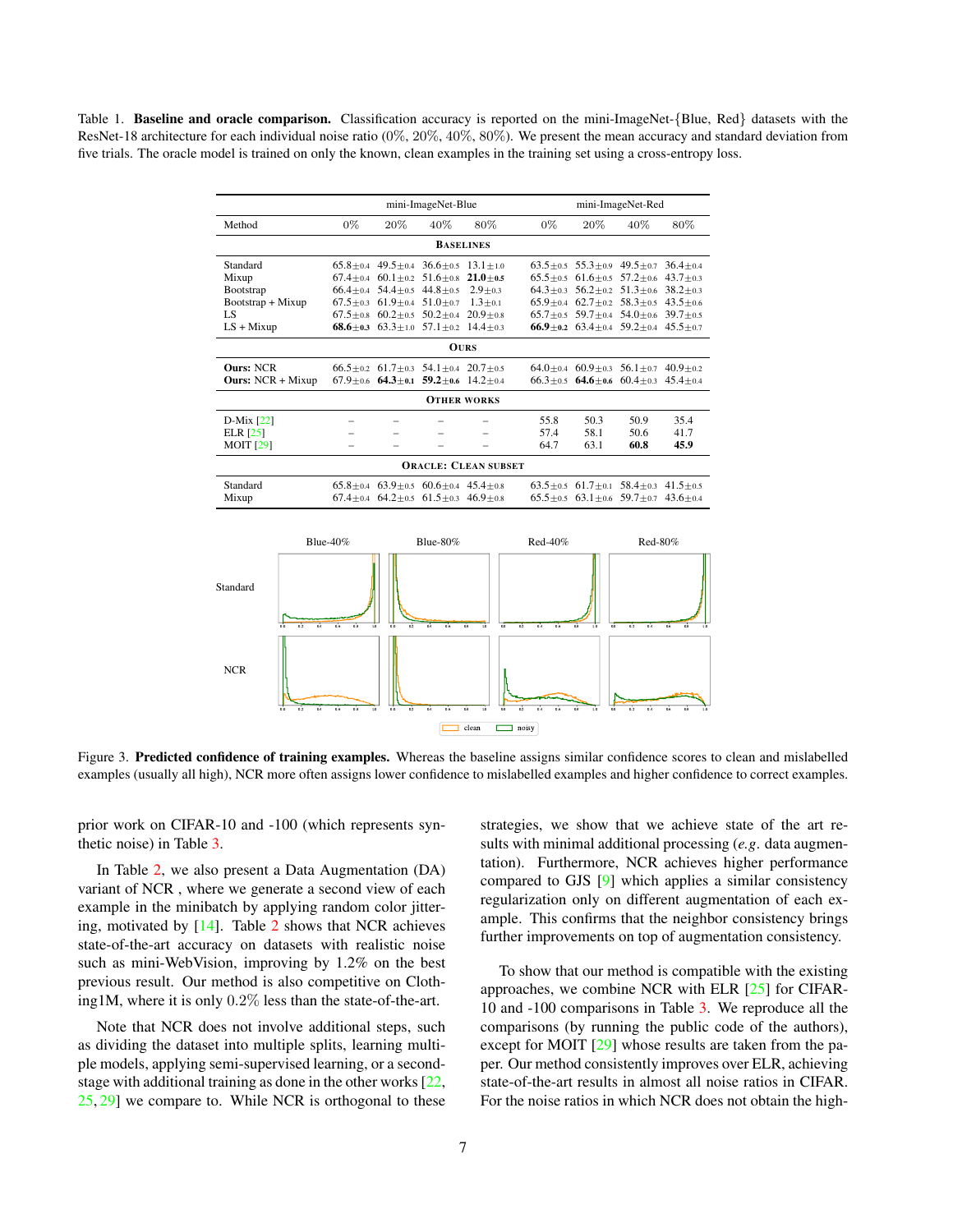<span id="page-7-3"></span><span id="page-7-0"></span>

Figure 4. Similarity distributions. We compare the distribution of cosine similarities for training examples in mini-ImageNet that are correctly and incorrectly labelled as the same class or different classes. For mini-ImageNet-Blue, the features learned using NCR achieve significantly better class separation with 40% noise (or less, not pictured). For the more realistic mini-ImageNet-Red, NCR still achieves better separation of the clean examples but fails to separate examples that are incorrectly labelled as the same class.

<span id="page-7-1"></span>Table 2. State-of-the-art comparison with realistic noise We compare NCR and our baseline implementation to other methods on mini-WebVision and Clothing1M. We report the mean accuracy and standard deviation from five trials. All results use ResNet-50, except for those marked by  $\dagger$  which use Inception-ResNet.

|                           | mini-WebVision   | Clothing 1M |
|---------------------------|------------------|-------------|
| Standard                  | 75.8             | 71.7        |
| Mixup                     | 77.2             | 72.2        |
| Ours: NCR                 | 77.1             | 74.4        |
| <b>Ours: NCR+Mixup</b>    | 79.4             | 74.5        |
| <b>Ours: NCR+Mixup+DA</b> | 80.5             | 74.6        |
| MLNT: 3 iter. [23]        |                  | 73.5        |
| CleanNet $[21]$           |                  | 74.7        |
| $\mathcal{L}_{DMI}$ [38]  |                  | 72.5        |
| LongReMix $[5]$           |                  | 73.0        |
| ELR $[25]$                | $76.3^{\dagger}$ |             |
| $ELR + [25]$              | $77.8^{\dagger}$ | 74.8        |
| $DMix$ [22]               | 76.3             | 74.8        |
| $GJS$ [9]                 | 79.3             |             |

<span id="page-7-2"></span>Table 3. State-of-the-art comparison with synthetic noise on CIFAR. A-40% refers to 40% asymmetric noise. All of the other columns refer to symmetric noise.

|               | $CIFAR-10$<br>20% 40% 50% 80% 90% A-40% |  |  | $CIFAR-100$<br>20% 40% 50% 80% 90% A-40% |                                 |  |  |                     |  |                          |                               |
|---------------|-----------------------------------------|--|--|------------------------------------------|---------------------------------|--|--|---------------------|--|--------------------------|-------------------------------|
|               |                                         |  |  |                                          |                                 |  |  |                     |  |                          |                               |
| Standard      |                                         |  |  |                                          | 83.9 68.3 58.5 25.9 17.3 77.3   |  |  |                     |  |                          | 61.5 46.2 37.4 10.4 4.1 43.9  |
| $MOIT + [29]$ |                                         |  |  |                                          | $94.1$ $92.0$ - $75.8$ - $93.2$ |  |  | $75.967.4 - 51.4 -$ |  |                          | 74.0                          |
| $D-Mix$ [22]  |                                         |  |  |                                          | 95.1 94.2 93.6 91.4 74.5 91.8   |  |  |                     |  |                          | 76.7 74.6 73.1 57.1 29.7 72.1 |
| $ELR+1251$    |                                         |  |  |                                          | 94.9 94.4 93.9 90.9 74.5 88.9   |  |  |                     |  | 76.3 74.0 72.0 57.2 30.9 | 75.8                          |
| Ours+ $[25]$  |                                         |  |  |                                          | 95.2 94.5 94.3 91.6 75.1 90.7   |  |  |                     |  |                          | 76.6 74.2 72.5 58.0 30.8 76.3 |

est result, it is typically the second-highest. Note that we fix the same hyperparameters across all noise ratios, unlike Divide-Mix [\[22\]](#page-8-2), which is a more realistic scenario in practice.

## 6. Conclusion

This work introduced Neighborhood Consistency Regularization and demonstrated that it is an effective strategy for deep learning with label noise. While our approach draws inspiration from multi-stage training procedures for semi-supervised learning that employ transductive label propagation, it consists of a comparatively simple training procedure, requiring only that an extra loss be added to the objective which is optimized in stochastic gradient descent. The efficacy of NCR is emphasized by the fact that it achieved state-of-the-art results under both synthetic (CIFAR-10 and -100) and realistic (mini-WebVision) noise scenarios.

Limitations and future work. A limitation of NCR is that our proposed loss assumes that it has access to an adequate feature representation of the training data. We overcome this limitation in practice by first training the network for  $e$ epochs before applying the NCR loss, but future work is to remove this additional training hyperparameter.

Promising directions for future research including coupling NCR with a technique to rejecting out-of-distribution examples during training, as employed by other approaches in the literature  $[22, 29]$  $[22, 29]$  $[22, 29]$ . We also note that NCR could be applied to related problems, such as semi-supervised learning, as a regularization term.

Broader Impact. Our proposed method is suited to learning from noisy data, as could be obtained by automatic scraping of the internet (illustrated by our experiments on mini-ImageNet-Red and mini-WebVision). Data collected in this fashion may contain bias  $[4, 6]$  $[4, 6]$  $[4, 6]$  and a method which is able to more effectively learn from such data may inadvertently cause these biases to be amplified. Furthermore, when using training data automatically scraped from the web, it is possible that the data is being used for a purpose to which the original owner did not consent, potentially infringing on their privacy.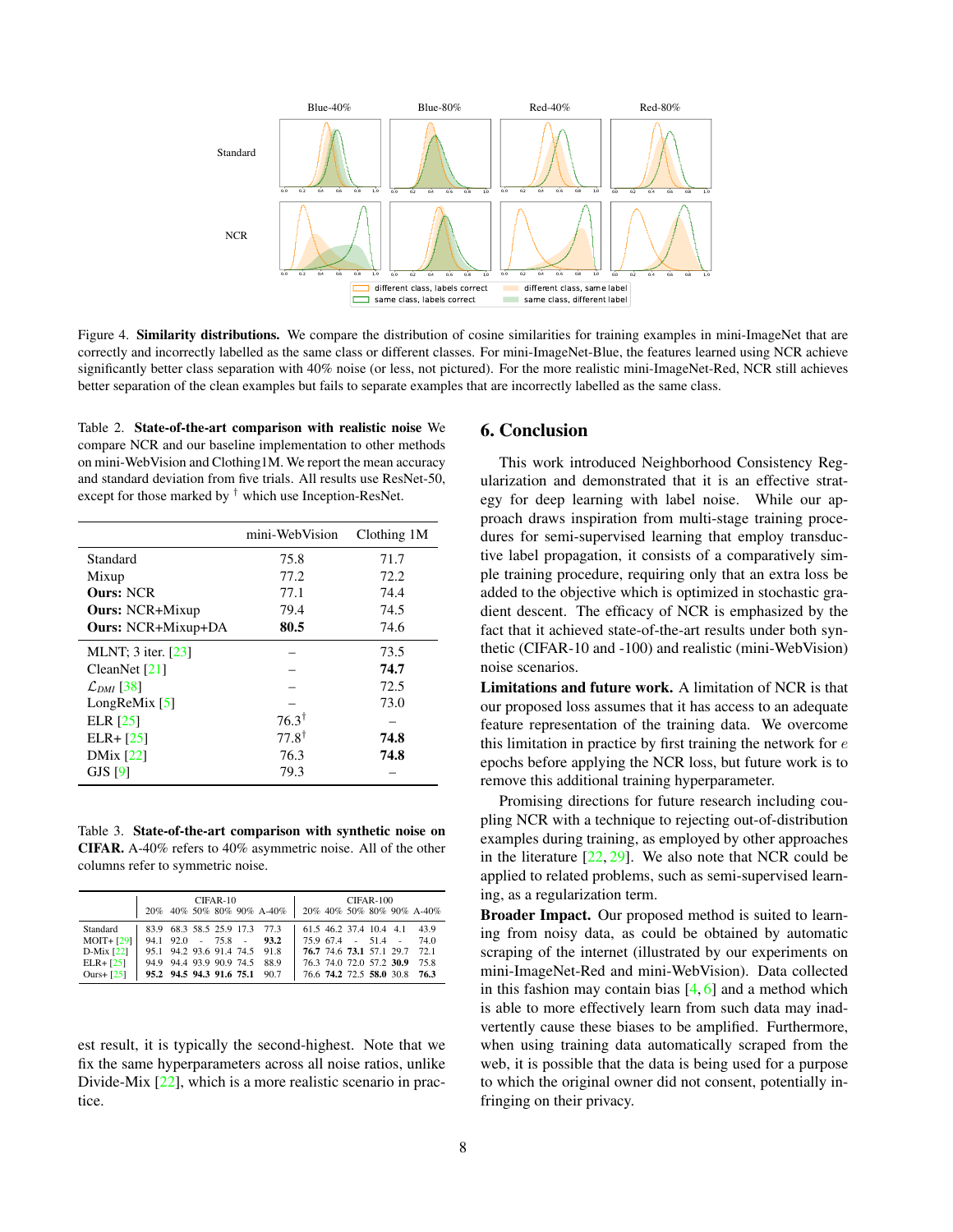# References

- <span id="page-8-0"></span>[1] Eric Arazo, Diego Ortego, Paul Albert, Noel O'Connor, and Kevin McGuinness. Unsupervised label noise modeling and loss correction. In *ICML*, pages 312–321. PMLR, 2019. [1,](#page-0-0) [2](#page-1-0)
- <span id="page-8-13"></span>[2] Dara Bahri, Heinrich Jiang, and Maya Gupta. Deep k-NN for noisy labels. In *ICML*, pages 540–550. PMLR, 2020. [2](#page-1-0)
- <span id="page-8-21"></span>[3] David Berthelot, Nicholas Carlini, Ian Goodfellow, Nicolas Papernot, Avital Oliver, and Colin A Raffel. MixMatch: A holistic approach to semi-supervised learning. In *NeurIPS*, 2019. [2](#page-1-0)
- <span id="page-8-28"></span>[4] Abeba Birhane and Vinay Uday Prabhu. Large image datasets: A pyrrhic win for computer vision? In *Proceedings of the IEEE/CVF Winter Conference on Applications of Computer Vision*, 2021. [8](#page-7-3)
- <span id="page-8-27"></span>[5] Filipe R Cordeiro, Ragav Sachdeva, Vasileios Belagiannis, Ian Reid, and Gustavo Carneiro. Longremix: Robust learning with high confidence samples in a noisy label environment. *arXiv preprint arXiv:2103.04173*, 2021. [8](#page-7-3)
- <span id="page-8-29"></span>[6] Terrance de Vries, Ishan Misra, Changhan Wang, and Laurens van der Maaten. Does object recognition work for everyone? In *CVPR Workshops*, pages 52–59, 2019. [8](#page-7-3)
- <span id="page-8-15"></span>[7] Michael Donoser and Horst Bischof. Diffusion processes for retrieval revisited. In *CVPR*, 2013. [2,](#page-1-0) [3](#page-2-2)
- <span id="page-8-17"></span>[8] Matthijs Douze, Arthur Szlam, Bharath Hariharan, and Hervé Jégou. Low-shot learning with large-scale diffusion. In *CVPR*, 2018. [2](#page-1-0)
- <span id="page-8-22"></span>[9] Erik Englesson and Hossein Azizpour. Generalized Jensen-Shannon divergence loss for learning with noisy labels. *arXiv preprint arXiv:2105.04522*, 2021. [3,](#page-2-2) [7,](#page-6-2) [8](#page-7-3)
- <span id="page-8-10"></span>[10] Aritra Ghosh, Himanshu Kumar, and PS Sastry. Robust loss functions under label noise for deep neural networks. In *AAAI*, volume 31, 2017. [2](#page-1-0)
- <span id="page-8-12"></span>[11] Sheng Guo, Weilin Huang, Haozhi Zhang, Chenfan Zhuang, Dengke Dong, Matthew R Scott, and Dinglong Huang. CurriculumNet: Weakly supervised learning from large-scale web images. In *ECCV*, pages 135–150, 2018. [2](#page-1-0)
- <span id="page-8-1"></span>[12] Bo Han, Quanming Yao, Xingrui Yu, Gang Niu, Miao Xu, Weihua Hu, Ivor W. Tsang, and Masashi Sugiyama. Coteaching: Robust training of deep neural networks with extremely noisy labels. In *NeurIPS*, NIPS'18, page 8536–8546, Red Hook, NY, USA, 2018. Curran Associates Inc. [1,](#page-0-0) [2](#page-1-0)
- <span id="page-8-30"></span>[13] Kaiming He, Xiangyu Zhang, Shaoqing Ren, and Jian Sun. Deep residual learning for image recognition. In *CVPR*, 2016. [1](#page-0-0)
- <span id="page-8-24"></span>[14] Elad Hoffer, Tal Ben-Nun, Itay Hubara, Niv Giladi, Torsten Hoefler, and Daniel Soudry. Augment your batch: Improving generalization through instance repetition. In *CVPR*, 2020. [7](#page-6-2)
- <span id="page-8-6"></span>[15] Ahmet Iscen, Giorgos Tolias, Yannis Avrithis, and Ondrej Chum. Label propagation for deep semi-supervised learning. In *CVPR*, pages 5070–5079, 2019. [1,](#page-0-0) [2,](#page-1-0) [4](#page-3-4)
- <span id="page-8-20"></span>[16] Ahmet Iscen, Giorgos Tolias, Yannis Avrithis, Ondřej Chum, and Cordelia Schmid. Graph convolutional networks for learning with few clean and many noisy labels. In *European Conference on Computer Vision*, pages 286–302. Springer, 2020. [2](#page-1-0)
- <span id="page-8-16"></span>[17] Ahmet Iscen, Giorgos Tolias, Yannis Avrithis, Teddy Furon, and Ondrej Chum. Efficient diffusion on region manifolds: Recovering small objects with compact cnn representations. In *CVPR*, 2017. [2](#page-1-0)
- <span id="page-8-8"></span>[18] Lu Jiang, Di Huang, Mason Liu, and Weilong Yang. Beyond synthetic noise: Deep learning on controlled noisy labels. In *International Conference on Machine Learning*, pages 4804–4815. PMLR, 2020. [2,](#page-1-0) [5](#page-4-1)
- <span id="page-8-7"></span>[19] Thomas N Kipf and Max Welling. Semi-supervised classification with graph convolutional networks. In *ICLR*, 2017. [1,](#page-0-0) [2](#page-1-0)
- <span id="page-8-23"></span>[20] Alex Krizhevsky and Geoffrey Hinton. Learning multiple layers of features from tiny images. Technical report, University of Toronto, 2009. [5](#page-4-1)
- <span id="page-8-26"></span>[21] Kuang-Huei Lee, Xiaodong He, Lei Zhang, and Linjun Yang. CleanNet: Transfer learning for scalable image classifier training with label noise. In *CVPR*, 2018. [8](#page-7-3)
- <span id="page-8-2"></span>[22] Junnan Li, Richard Socher, and Steven C H Hoi. DivideMix: Learning with noisy labels as semi-supervised learning. *ICLR*, 2020. [1,](#page-0-0) [2,](#page-1-0) [5,](#page-4-1) [7,](#page-6-2) [8](#page-7-3)
- <span id="page-8-25"></span>[23] Junnan Li, Yongkang Wong, Qi Zhao, and Mohan S Kankanhalli. Learning to learn from noisy labeled data. In *CVPR*, pages 5051–5059, 2019. [8,](#page-7-3) [1](#page-0-0)
- <span id="page-8-31"></span>[24] Wen Li, Limin Wang, Wei Li, Eirikur Agustsson, and Luc Van Gool. Webvision database: Visual learning and understanding from web data. *arXiv preprint arXiv:1708.02862*, 2017. [1](#page-0-0)
- <span id="page-8-3"></span>[25] Sheng Liu, Jonathan Niles-Weed, Narges Razavian, and Carlos Fernandez-Granda. Early-learning regularization prevents memorization of noisy labels. *NeurIPS*, 2020. [1,](#page-0-0) [2,](#page-1-0) [4,](#page-3-4) [5,](#page-4-1) [7,](#page-6-2) [8](#page-7-3)
- <span id="page-8-18"></span>[26] Yanbin Liu, Juho Lee, Minseop Park, Saehoon Kim, Eunho Yang, Sung Ju Hwang, and Yi Yang. Learning to propagate labels: Transductive propagation network for few-shot learning. In *ICLR*, 2019. [2](#page-1-0)
- <span id="page-8-11"></span>[27] Michal Lukasik, Srinadh Bhojanapalli, Aditya Menon, and Sanjiv Kumar. Does label smoothing mitigate label noise? In *ICML*, 2020. [2,](#page-1-0) [5](#page-4-1)
- <span id="page-8-4"></span>[28] Duc Tam Nguyen, Chaithanya Kumar Mummadi, Thi Phuong Nhung Ngo, Thi Hoai Phuong Nguyen, Laura Beggel, and Thomas Brox. SELF: Learning to filter noisy labels with self-ensembling. *ICLR*, 2020. [1,](#page-0-0) [2](#page-1-0)
- <span id="page-8-14"></span>[29] Diego Ortego, Eric Arazo, Paul Albert, Noel E O'Connor, and Kevin McGuinness. Multi-objective interpolation training for robustness to label noise. *arXiv preprint arXiv:2012.04462*, 2020. [2,](#page-1-0) [4,](#page-3-4) [7,](#page-6-2) [8,](#page-7-3) [1](#page-0-0)
- <span id="page-8-9"></span>[30] Giorgio Patrini, Alessandro Rozza, Aditya Krishna Menon, Richard Nock, and Lizhen Qu. Making deep neural networks robust to label noise: A loss correction approach. In *CVPR*, 2017. [2](#page-1-0)
- <span id="page-8-5"></span>[31] Scott Reed, Honglak Lee, Dragomir Anguelov, Christian Szegedy, Dumitru Erhan, and Andrew Rabinovich. Training deep neural networks on noisy labels with bootstrapping. *ICLR*, 2015. [1,](#page-0-0) [2,](#page-1-0) [5](#page-4-1)
- <span id="page-8-19"></span>[32] Pau Rodríguez, Issam Laradji, Alexandre Drouin, and Alexandre Lacoste. Embedding propagation: Smoother manifold for few-shot classification. In *ECCV*, 2020. [2](#page-1-0)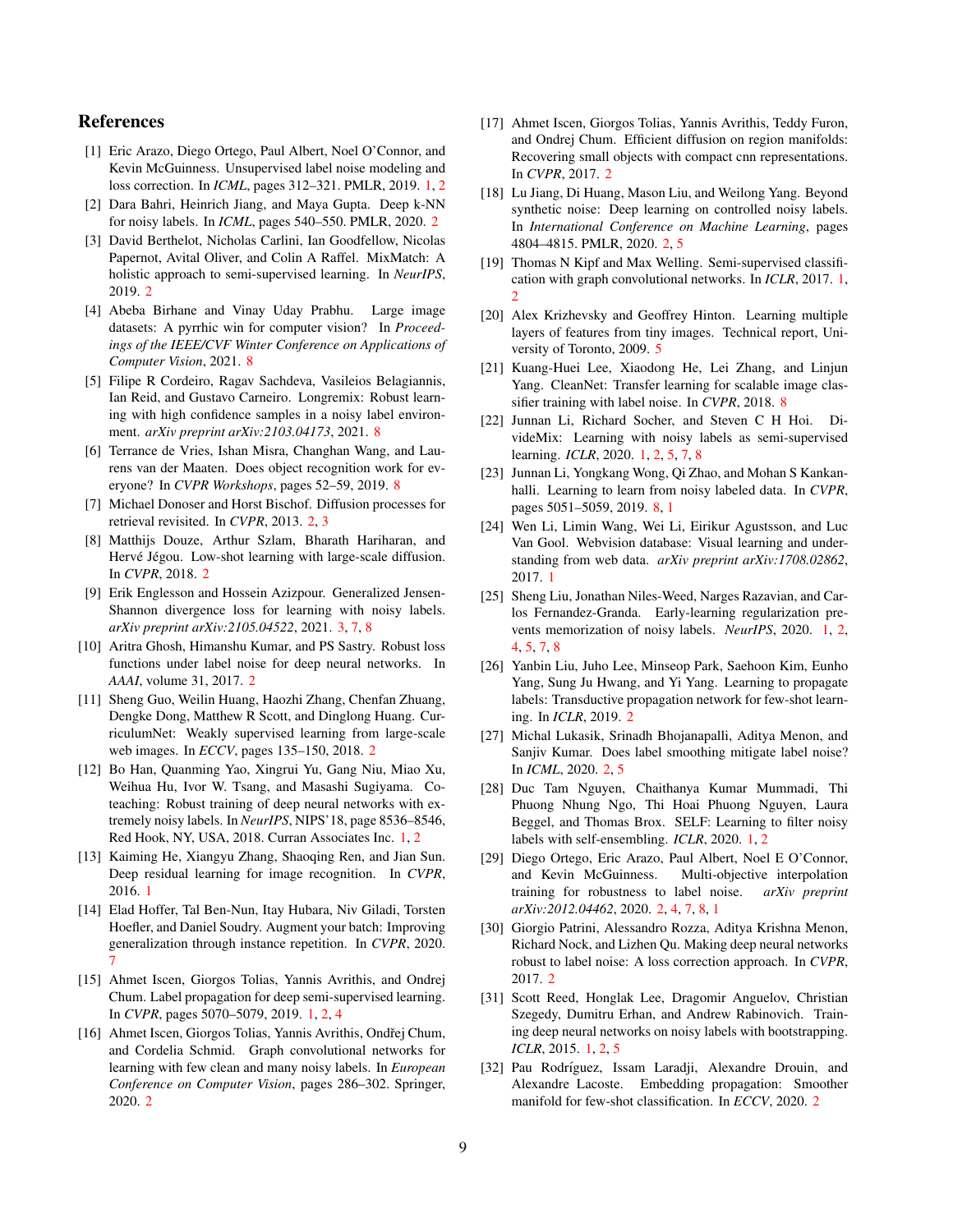- <span id="page-9-6"></span>[33] Sainbayar Sukhbaatar, Joan Bruna, Manohar Paluri, Lubomir Bourdev, and Rob Fergus. Training convolutional networks with noisy labels. *arXiv preprint arXiv:1406.2080*, 2014. [2](#page-1-0)
- <span id="page-9-13"></span>[34] Christian Szegedy, Vincent Vanhoucke, Sergey Ioffe, Jon Shlens, and Zbigniew Wojna. Rethinking the inception architecture for computer vision. In *CVPR*, pages 2818–2826, 2016. [5](#page-4-1)
- <span id="page-9-0"></span>[35] Daiki Tanaka, Daiki Ikami, Toshihiko Yamasaki, and Kiyoharu Aizawa. Joint optimization framework for learning with noisy labels. In *CVPR*, pages 5552–5560, 2018. [1](#page-0-0)
- <span id="page-9-11"></span>[36] Vikas Verma, Alex Lamb, Juho Kannala, Yoshua Bengio, and David Lopez-Paz. Interpolation consistency training for semi-supervised learning. In *IJCAI*, pages 3635–3641, 7 2019. [2](#page-1-0)
- <span id="page-9-10"></span>[37] Oriol Vinyals, Charles Blundell, Tim Lillicrap, Daan Wierstra, et al. Matching networks for one shot learning. In *NeurIPS*, 2016. [2](#page-1-0)
- <span id="page-9-14"></span>[38] Xinshao Wang, Elyor Kodirov, Yang Hua, and Neil M Robertson. Derivative manipulation for general example weighting. In *arXiv preprint arXiv:1905.11233*, 2019. [8](#page-7-3)
- <span id="page-9-8"></span>[39] Yisen Wang, Weiyang Liu, Xingjun Ma, James Bailey, Hongyuan Zha, Le Song, and Shu-Tao Xia. Iterative learning with open-set noisy labels. In *CVPR*, 2018. [2](#page-1-0)
- <span id="page-9-9"></span>[40] Pengxiang Wu, Songzhu Zheng, Mayank Goswami, Dimitris Metaxas, and Chao Chen. A topological filter for learning with label noise. *NeurIPS*, 33, 2020. [2](#page-1-0)
- <span id="page-9-5"></span>[41] Tong Xiao, Tian Xia, Yi Yang, Chang Huang, and Xiaogang Wang. Learning from massive noisy labeled data for image classification. In *CVPR*, 2015. [2,](#page-1-0) [5,](#page-4-1) [1](#page-0-0)
- <span id="page-9-12"></span>[42] Qizhe Xie, Zihang Dai, Eduard Hovy, Thang Luong, and Quoc Le. Unsupervised data augmentation for consistency training. *NeurIPS*, 33, 2020. [3](#page-2-2)
- <span id="page-9-7"></span>[43] Yilun Xu, Peng Cao, Yuqing Kong, and Yizhou Wang. LDMI: A novel information-theoretic loss function for training deep nets robust to label noise. In *NeurIPS*, volume 32, 2019. [2](#page-1-0)
- <span id="page-9-1"></span>[44] Jingkang Yang, Litong Feng, Weirong Chen, Xiaopeng Yan, Huabin Zheng, Ping Luo, and Wayne Zhang. Webly supervised image classification with self-contained confidence. *arXiv preprint arXiv:2008.11894*, 2020. [1,](#page-0-0) [2](#page-1-0)
- <span id="page-9-2"></span>[45] Chiyuan Zhang, Samy Bengio, Moritz Hardt, Benjamin Recht, and Oriol Vinyals. Understanding deep learning requires rethinking generalization. *arXiv preprint arXiv:1611.03530*, 2016. [1](#page-0-0)
- <span id="page-9-4"></span>[46] Hongyi Zhang, Moustapha Cisse, Yann N Dauphin, and David Lopez-Paz. mixup: Beyond empirical risk minimization. *ICLR*, 2018. [1,](#page-0-0) [2,](#page-1-0) [5](#page-4-1)
- <span id="page-9-3"></span>[47] Dengyong Zhou, Olivier Bousquet, Thomas Navin Lal, Jason Weston, and Bernhard Schölkopf. Learning with local and global consistency. In *NeurIPS*, 2003. [1,](#page-0-0) [2,](#page-1-0) [3](#page-2-2)